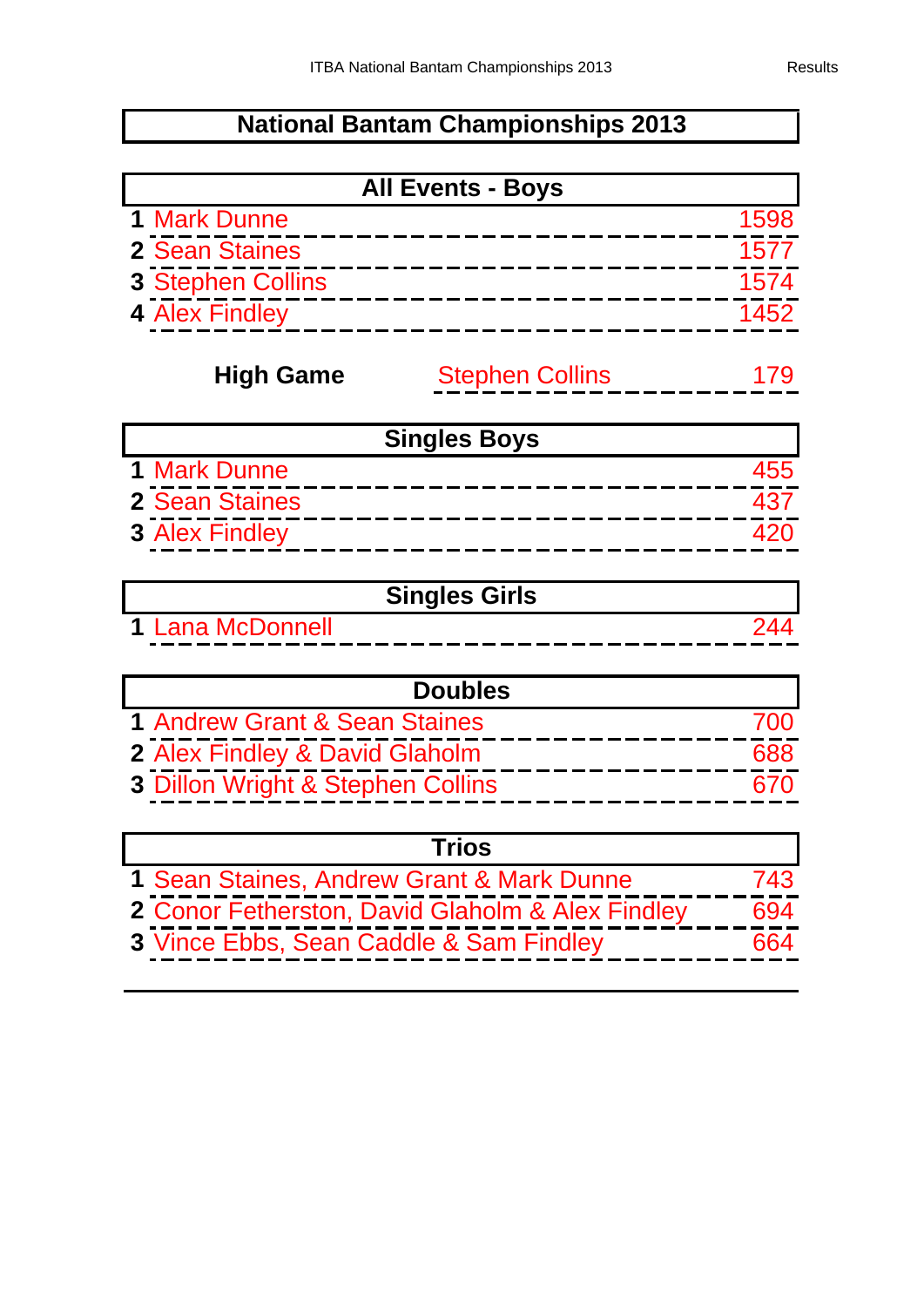| <b>SINGLES - BOYS</b> |                                                             |     |     |     |     |  |  |  |
|-----------------------|-------------------------------------------------------------|-----|-----|-----|-----|--|--|--|
| <b>Place</b>          | Game 2<br>Game 3<br><b>Total</b><br><b>Player</b><br>Game 1 |     |     |     |     |  |  |  |
| 1                     | Mark Dunne                                                  | 168 | 159 | 128 | 455 |  |  |  |
| 2                     | <b>Sean Staines</b>                                         | 119 | 169 | 149 | 437 |  |  |  |
| 3                     | <b>Alex Findley</b>                                         | 137 | 161 | 122 | 420 |  |  |  |
| 4                     | Sam Findley                                                 | 95  | 136 | 141 | 372 |  |  |  |
| 5                     | <b>Stephen Collins</b>                                      | 123 | 134 | 93  | 350 |  |  |  |
| 6                     | <b>Andrew Grant</b>                                         | 94  | 124 | 127 | 345 |  |  |  |
| 7                     | <b>Conor Fetherston</b>                                     | 102 | 122 | 120 | 344 |  |  |  |
| 8                     | David Glaholm                                               | 103 | 122 | 112 | 337 |  |  |  |
| 9                     | Alex Power                                                  | 102 | 101 | 84  | 287 |  |  |  |
| 10                    | Vince Ebbs                                                  | 113 | 80  | 91  | 284 |  |  |  |
| 11                    | <b>Thomas Clarke</b>                                        | 77  | 86  | 100 | 263 |  |  |  |
| 12                    | Sean Caddle                                                 | 75  | 74  | 97  | 246 |  |  |  |
| 13                    | Dillon Wright                                               | 76  | 71  | 75  | 222 |  |  |  |
| 14                    | John Kennedy                                                | 38  | 34  | 52  | 124 |  |  |  |

| <b>SINGLES - GIRLS</b> |                                                          |  |  |  |  |  |  |
|------------------------|----------------------------------------------------------|--|--|--|--|--|--|
|                        | <b>Game 1 Game 2 Game 3 Total</b><br><b>Place Player</b> |  |  |  |  |  |  |
|                        | <b>ILana McDonnell</b><br>ን44<br>93<br>74                |  |  |  |  |  |  |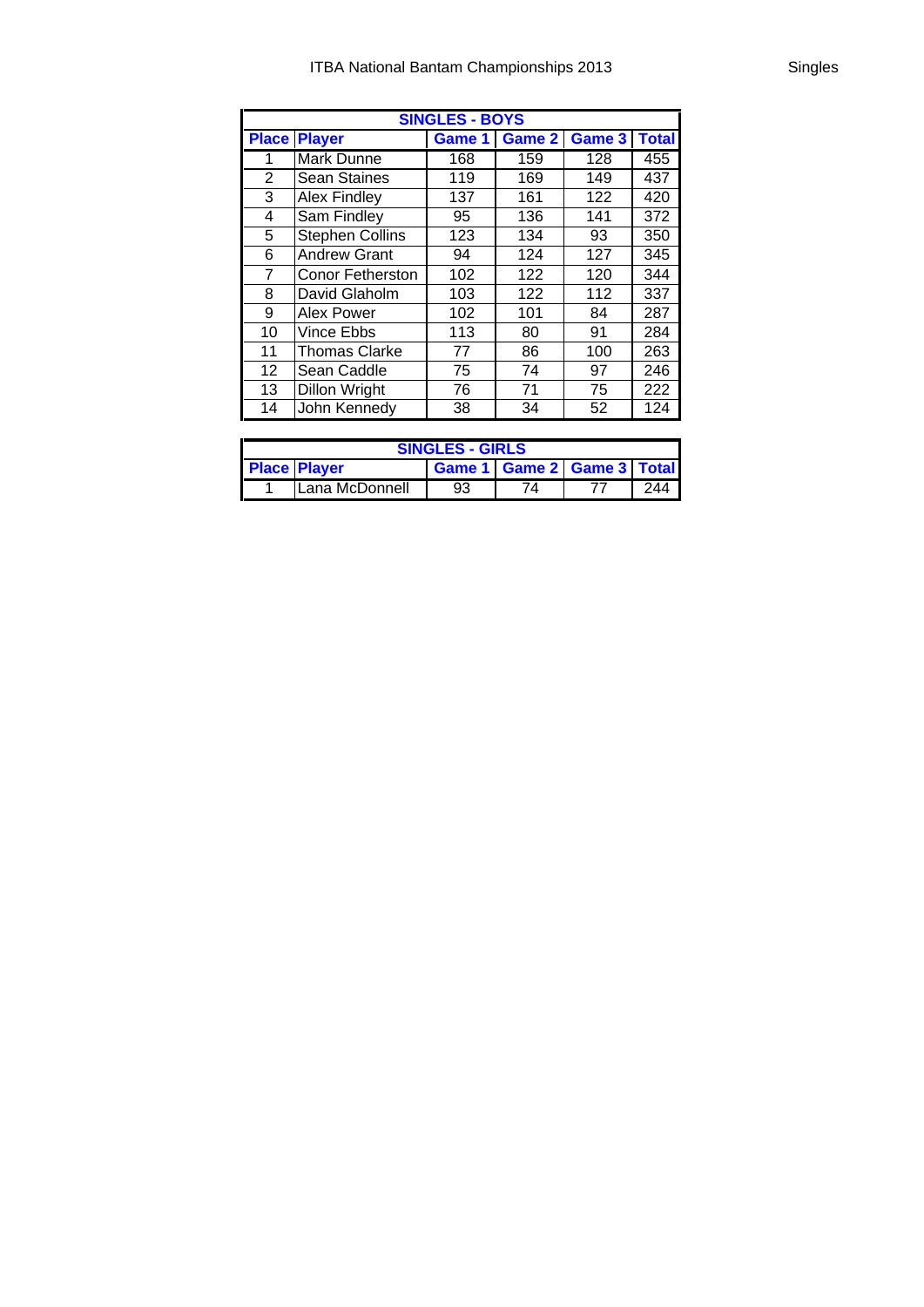|                         |                              | <b>DOUBLES</b>  |          |                  |              |
|-------------------------|------------------------------|-----------------|----------|------------------|--------------|
|                         | <b>Place Team / Player</b>   | Game 1          |          | Game 2 Game 3    | <b>Total</b> |
|                         | A. Grant/S. Staines          |                 |          |                  |              |
|                         | <b>Andrew Grant</b>          | 99              | 105      | 106              | 310          |
|                         | <b>Sean Staines</b>          | 115             | 111      | 164              | 390          |
|                         |                              |                 |          |                  |              |
|                         | <b>Team Totals</b>           | 214             | 216      | 270              | 700          |
|                         |                              |                 |          |                  |              |
| $\mathbf{2}$            | A. Findley/D. Glaholm        |                 |          |                  |              |
|                         | <b>Alex Findley</b>          | 117             | 108      | 113              | 338          |
|                         | David Glaholm                | 125             | 95       | 130              | 350          |
|                         |                              |                 |          |                  |              |
|                         | <b>Team Totals</b>           | 242             | 203      | 243              | 688          |
|                         |                              |                 |          |                  |              |
| 3                       | D. Wright/S. Collins         |                 |          |                  |              |
|                         | <b>Dillon Wright</b>         | 26              | 110      | 79               | 215          |
|                         | <b>Stephen Collins</b>       | 155             | 126      | $\overline{174}$ | 455          |
|                         |                              |                 |          |                  |              |
|                         | <b>Team Totals</b>           | 181             | 236      | 253              | 670          |
|                         |                              |                 |          |                  |              |
| $\overline{\mathbf{4}}$ | <b>C. Fetherston/V. Ebbs</b> |                 |          |                  |              |
|                         | <b>Conor Fetherston</b>      | 137             | 102      | 110              | 349          |
|                         | <b>Vince Ebbs</b>            | 95              | 92       | 100              | 287          |
|                         |                              |                 |          |                  |              |
|                         | <b>Team Totals</b>           | 232             | 194      | 210              | 636          |
|                         |                              |                 |          |                  |              |
| 5                       | S. Findley/S. Caddle         |                 |          |                  |              |
|                         | Sam Findley                  | 111             | 133      | 125              | 369          |
|                         | Sean Caddle                  | $\overline{77}$ | 80       | 103              | 260          |
|                         |                              |                 |          |                  |              |
|                         | <b>Team Totals</b>           | 188             | 213      | 228              | 629          |
|                         |                              |                 |          |                  |              |
| 6                       | J. Kennedy/T. Clarke         |                 |          |                  |              |
|                         | John Kennedy                 | 41              | 48       | 37               | 126          |
|                         | <b>Thomas Clarke</b>         | 102             | 61       | 74               | 237          |
|                         |                              |                 |          |                  |              |
|                         | <b>Team Totals</b>           | 143             | 109      | 111              | 363          |
|                         |                              |                 |          |                  |              |
| $\overline{7}$          | P. A/M. Dunne                |                 |          |                  |              |
|                         | Pacer A                      | $\Omega$        | $\Omega$ | 0                | 0            |
|                         | Mark Dunne                   | 108             | 130      | 136              | 374          |
|                         |                              |                 |          |                  |              |
|                         | <b>Team Totals</b>           | 108             | 130      | 136              | 374          |
|                         |                              |                 |          |                  |              |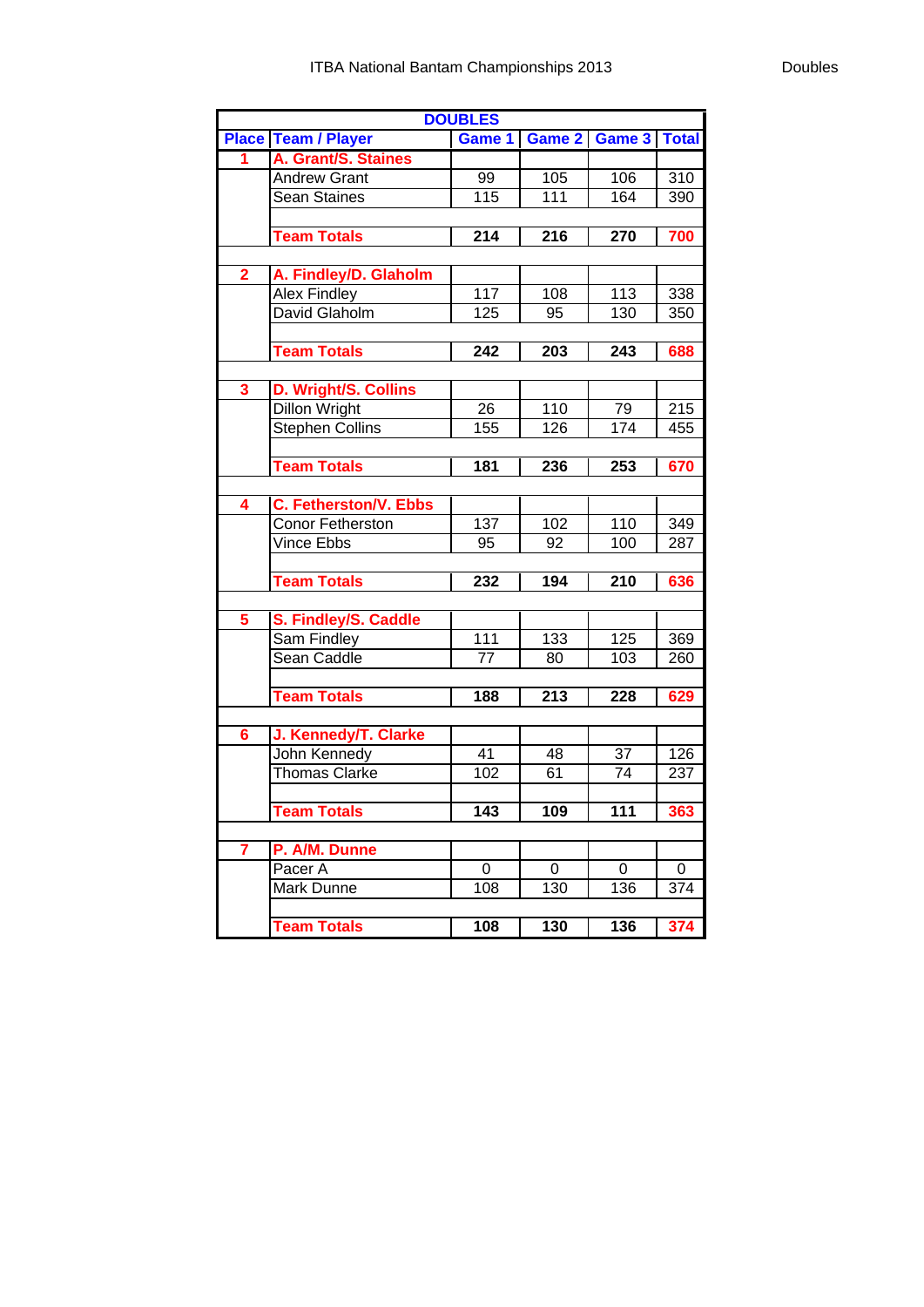| <b>TRIOS</b> |                                 |                  |                  |                  |  |
|--------------|---------------------------------|------------------|------------------|------------------|--|
| <b>Place</b> | <b>Team / Player</b>            | Game 1           | Game 2           | <b>Total</b>     |  |
|              | 1 Staines/Grant/Dunne           |                  |                  |                  |  |
|              | Sean Staines                    | 137              | 144              | 281              |  |
|              | <b>Andrew Grant</b>             | 90               | 93               | 183              |  |
|              | Mark Dunne                      | 135              | 144              | 279              |  |
|              |                                 |                  |                  |                  |  |
|              | <b>Team Totals</b>              | 362              | 381              | 743              |  |
|              |                                 |                  |                  |                  |  |
|              | 2 Fetherston/Glaholm/Findley    |                  |                  |                  |  |
|              | Conor Fetherston                | 135              | 100              | 235              |  |
|              | David Glaholm                   | 88               | 116              | 204              |  |
|              | <b>Alex Findley</b>             | 137              | 118              | 255              |  |
|              |                                 |                  |                  |                  |  |
|              | <b>Team Totals</b>              | 360              | 334              | 694              |  |
|              |                                 |                  |                  |                  |  |
|              | 3 Ebbs/Caddle/Findley           |                  |                  |                  |  |
|              | <b>Vince Ebbs</b>               | 121              | 83               | 204              |  |
|              | Sean Caddle                     | 92               | 122              | $\overline{214}$ |  |
|              | <b>Sam Findley</b>              | 132              | 114              | 246              |  |
|              |                                 |                  |                  |                  |  |
|              | <b>Team Totals</b>              | 345              | 319              | 664              |  |
|              |                                 |                  |                  |                  |  |
|              | <b>Kennedy/Clarke/McDonnell</b> |                  |                  |                  |  |
|              | John Kennedy                    | 63               | 49               | $\overline{112}$ |  |
|              | <b>Thomas Clarke</b>            | 68               | 88               | 156              |  |
|              | Lana McDonnell                  | 40               | 60               | 100              |  |
|              |                                 |                  |                  |                  |  |
|              | <b>Team Totals</b>              | 171              | 197              | 368              |  |
|              |                                 |                  |                  |                  |  |
|              | <b>Collins/Pacer/Wright</b>     |                  |                  |                  |  |
|              | <b>Stephen Collins</b>          | 179              | 147              | 326              |  |
|              | Pacer A                         | 0                | 0                | 0                |  |
|              | <b>Dillon Wright</b>            | 71               | 63               | 134              |  |
|              |                                 |                  |                  |                  |  |
|              | <b>Team Totals</b>              | $\overline{250}$ | $\overline{210}$ | 460              |  |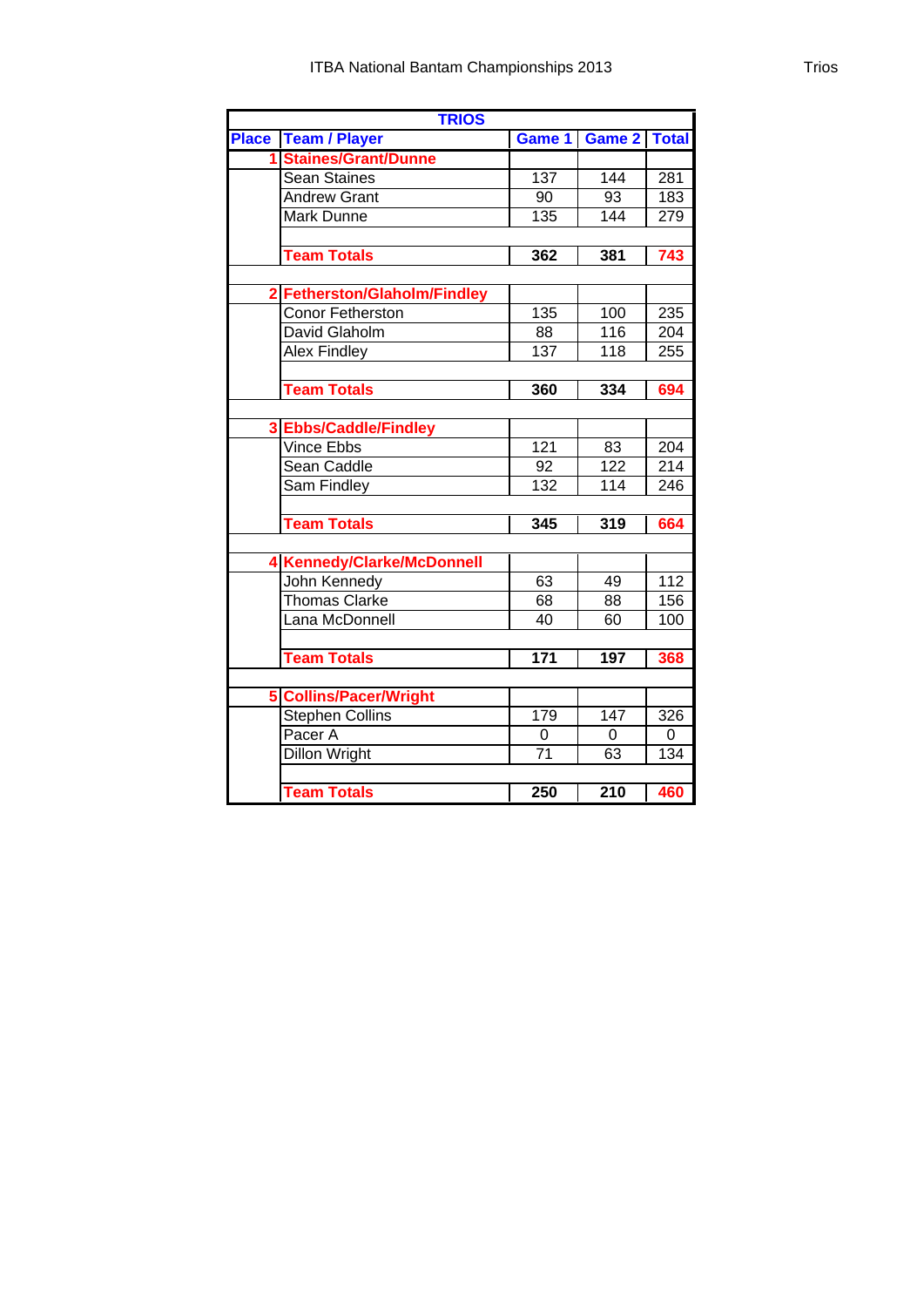## ITBA National Bantam Championships 2013 All Events

| <b>ALL EVENTS - BOYS</b>  |                         |                |                                    |              |              |
|---------------------------|-------------------------|----------------|------------------------------------|--------------|--------------|
| <b>Place</b>              | <b>Player</b>           | <b>Singles</b> | <b>Doubles</b>                     | <b>Trios</b> | <b>Total</b> |
| 1                         | <b>Stephen Collins</b>  | 350            | 455                                | 326          | 1131         |
|                           | 2 Sean Staines          | 437            | 390                                | 281          | 1108         |
|                           | 2 Mark Dunne            | 455            | 374                                | 279          | 1108         |
|                           | 4 Alex Findley          | 420            | 338                                | 255          | 1013         |
|                           | 5 Sam Findley           | 372            | 369                                | 246          | 987          |
| 61                        | <b>Conor Fetherston</b> | 344            | 349                                | 235          | 928          |
| $\overline{7}$            | David Glaholm           | 337            | 350                                | 204          | 891          |
|                           | <b>8</b> Andrew Grant   | 345            | 310                                | 183          | 838          |
|                           | 9 Vince Ebbs            | 284            | 287                                | 204          | 775          |
|                           | 10 Sean Caddle          | 246            | 260                                | 214          | 720          |
| 11                        | <b>Thomas Clarke</b>    | 263            | 237                                | 156          | 656          |
|                           | 12 Dillon Wright        | 222            | 215                                | 134          | 571          |
|                           | 13 John Kennedy         | 124            | 126                                | 112          | 362          |
|                           | 14 Alex Power           | 287            | XXX                                | <b>XXX</b>   | 287          |
|                           |                         |                |                                    |              |              |
| <b>ALL EVENTS - GIRLS</b> |                         |                |                                    |              |              |
| <b>Place</b>              | <b>Player</b>           |                | <b>Singles   Doubles   Trios  </b> |              | <b>Total</b> |
|                           | Lana McDonnell          | 244            | XXX                                | 100          | 344          |